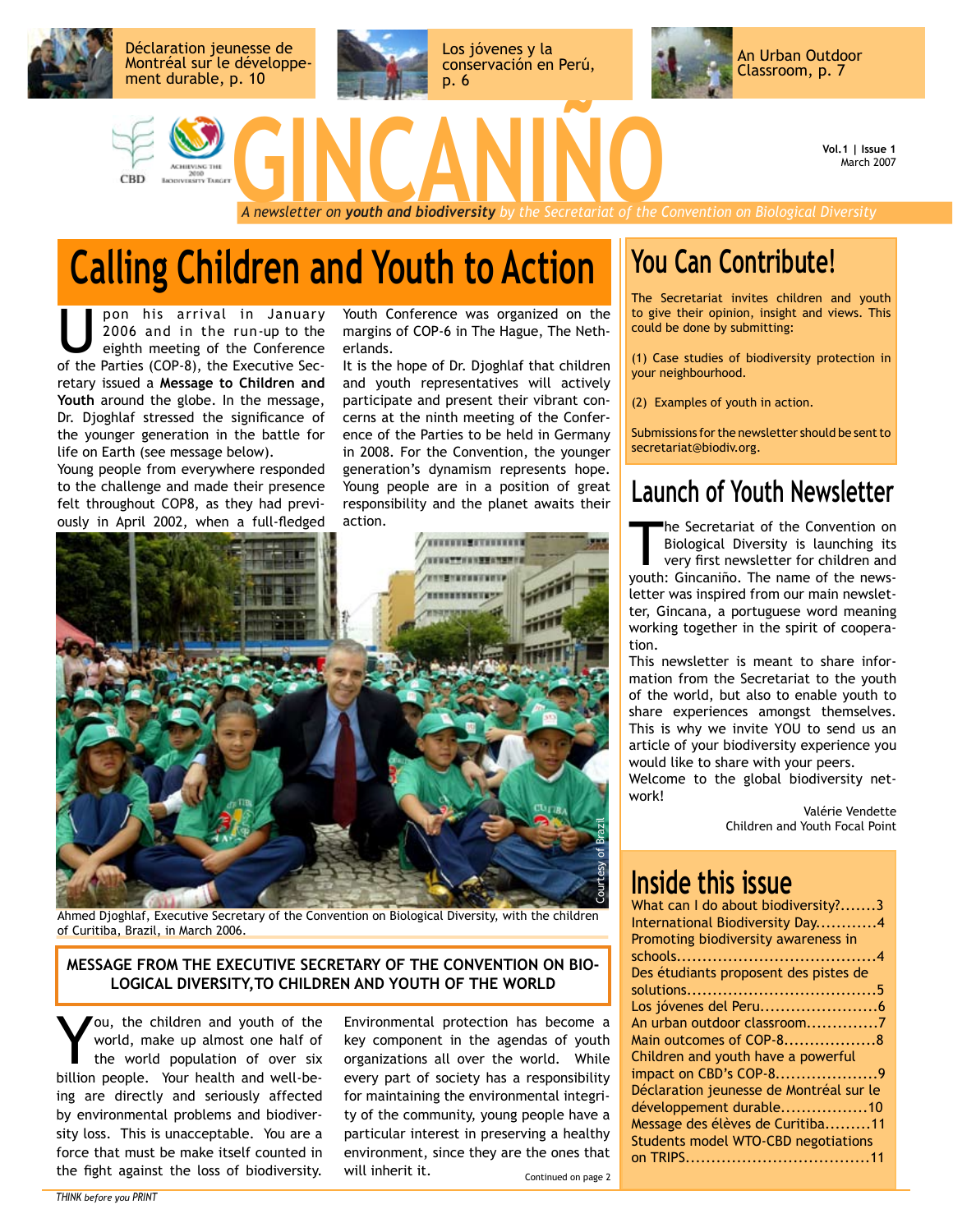# **Calling Children and Youth to Action (continued from p.1)**

Eighty-five per cent of young people live in developing countries, where threats to the environment are inextricably linked to their health and safety. We know that environmental quality is one the key factors in determining whether a child survives the first years of their life. We also know that healthy school environments can significantly raise a child's learning potential. In these countries, lack of available water often forces people—more often than not, children and women—to spend a lot of time fetching and carrying that precious commodity, often at great distances from their homes. We know that you are also the most susceptible to air pollutants in places where the natural environment does not filter them appropriately. It is also true that biodiversity loss increases the drudgery experienced by children and youth living in harsh environmental conditions, and therefore undermines your health.

You represent the future generation and the leaders of tomorrow. You are therefore in a key position, as future decision makers, to shape the direction of today's decisions that may negatively impact on your adult life. You are in a key position but also in a position of great responsibil-

ity, as this planet awaits your action.

The unique contribution that the younger generation can and should make to the protection of the environment was recognized by the Earth Summit held in Rio de Janeiro, in June 1992. In adopting chapter 25 of Agenda 21, the 101 Heads of State or Government attending this meeting reaffirmed the need to "advance the role of youth and activity and involve them in the protection of the environment and the

promotion of economic and social development". I am making this call to you in the spirit of the 2002Youth Declaration, adopted at the sixth meeting of the Conference of the Parties to the Convention on Biological Diversity, in The Hague, in which you expressed your desire to make your voices and grave concerns heard in the international biodiversity agenda,. Your dynamism is our hope.

> The Convention on Biological Diversity is about life on Earth. It is about our own survival as much as that of all living organisms

> > t h a t surround us. You, the children and youth of the world, are the

©Franz Dejon

epitome of life, and life is at the core of our mission. The Convention is an international agreement, a contract between nations to cooperate, an agreement geared towards action.

for change. You are major stakeholders in ensuring the successful implementation of the Convention on Biological Diversity. We will all greatly benefit from working with you.

Last year, the United Nations decided that the period 2005-2014 would be the Decade on Education for Sustainable Development. This is a unique opportunity for you to link education to environmental protection. Education represents unique chance to channel your concerns in the form of learning opportunities that lead to action in your own classrooms, your communities, and at the national and international levels.

Because the Convention on Biological Diversity is your Convention and your passport to tomorrow's healthy environment, I call on you to be fully engaged in its implementation at a time when the Parties, countries of which you are citizens, have actively embarked on a new and exciting phase of its existence; a phase aimed at translating its objectives into practical achievements to tackle the day-to-day challenges of our global village.

The battle to protect life on Earth is yours, and the Secretariat of the Convention on Biological Diversity, that I have the honour

> to head in the years to come, will always be on your side as your partner and your faithful ally. To this end, a dedicated staff member within the Secretariat of the Convention, Ms. Valérie Vendette has been designated as your focal point.

The cause of biodiversity provides a unique opportunity to unite and cooperate. Let's join forces to win this battle to stem its loss, a battle that no one can afford to lose and from which every human being on our planet stands to gain.

Dr. Ahmed Djoghlaf Executive Secretary of the Convention on Biological Diversity



By protecting the planet's biodiversity you will protect your own future and preserve life on Earth. You cannot afford to adopt a neutral status on such a vital issue. You have tremendous potential as catalysts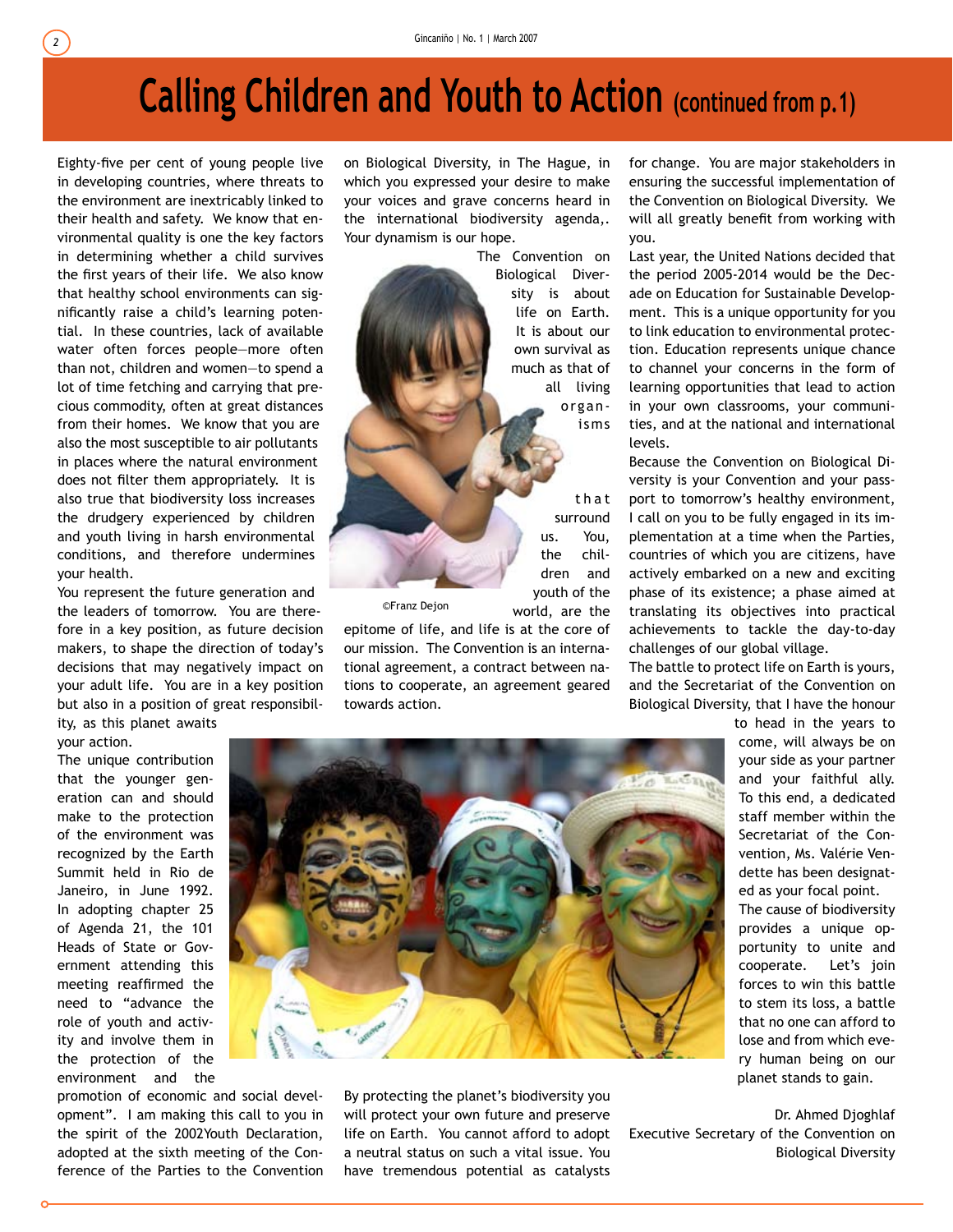### **What can I do about biodiversity?**

While governments should play a<br>leadership role, other sectors of<br>society, including Children and leadership role, other sectors of society, including Children and Youth groups --either via individual action or through youth groups and clubs--need to be dynamically involved.

After all, it is the choices and actions of billions of individuals that will determine whether or not biodiversity is conserved and used sustainably. Youth comprise a high proportion of the world's population and the central role they play in all societies renders action by this group even more vital.

The critical decision-maker for biodiversity is the individual citizen. Since it is personal consumption that drives development, which in turn affects the natural environment, the small choices that individuals make add up to a large impact. Youth play a significant economic role as important consumer of goods and services. Through thoughtful choices of products and services, youth can begin to steer the world in the right direction.

Things that you can do to improve your own "backyard":

•Money doesn't talk, it screams. Use your spending power! Avoid buying products made from reptile skins. Many reptiles are protected by international trade laws because of their low numbers and are often used for wallets, belts or boots. Other items to avoid include ivory, tortoise shells, coral and wild-animal pelts;

• If you use products containing ginseng to help give you a boost of energy, make sure that it's not collected from the wild. The important international demand for ginseng is putting pressure on wild ginseng plants;

• Help convert a vacant lot into a habitat for indigenous animals and plants. With the appropriate authorization, you could organize with a group of friends, fellow students from your school or a local community group to grow shrubs, bushes, flowers and trees that will appeal to wildlife.

• Install a birdhouse in your yard. This will encourage birds to stay in your neighbourhood, even if their nesting habitat is spoilt, as happens often in and near large cities;

• Enhance your knowledge of the birds in your area by building a bird feeder. Bird seeds such as sunflower seeds, peanut butter balls, or peels from various fruits hung from a tree are examples of things you can use to feed the birds. This can be done at home or in school;

©UNEP

©UNEP

• Buy recycled or salvaged wood every time you can (make sure the wood products you buy are certified by an independent observer which can attest that the product comes from a forest harvested in compliance with strict criteria or following set principles of environmental protection by, for example, evaluating forest management practices and the tracking of forest products);

• Don't release pets - including aquarium fish or turtles - into the wild. You will thus help reduce threats to endemic species from so-called "alien invasive species", a major cause of the loss of biodiversity.

"Never doubt that a small, group of thoughtful, committed citizens can change the world. Indeed, it is the only thing that ever has."

Margaret Mead

### **Interested in Creating a CBD Youth Club?**

In February 2006, the Executive<br>tary of the Convention on Biologi<br>versity (CBD) invited the world's<br>to establish Youth Clubs of the CBD. n February 2006, the Executive Secretary of the Convention on Biological Diversity (CBD) invited the world's youth

The principal objectives of these clubs would be for young people to raise awareness among friends and fellow students on the importance of preserving the diversity of all forms of life on Earth. It would also

promote the International Day for Biological Diversity, May 22, and the 2010 International Year of Biodiversity. Above all, they would enable young people to ACT in their communities.

Activities could be carried out through concrete actions of which only young people are the architects. Some possibilities, among others, might be to organize education and outreach campaigns, natural site cleanups and international North-South twinning activities.

Intereseted youths can call on their imagination to facilitate the creation of these youth clubs. For instance, CBD or biodiversity clubs can be attached to already existing student groups or youth associations. As such, these clubs will keep their identity and individuality, with the Secreteriat in-

> volved in support rather than accreditation. Examples of support from the Secretariat could include promoting the initiative at a global level and by providing a platform to facilitate twinning activities.

The Secretariat is awaiting your ideas; the best, most original ones will be adapted to local and regional contexts and will, of course… be yours!





Ana Joyse Dominguez Rivera, 6, Mexico

The Comprehensive Assessment of<br>
Water Management in Agriculture,<br>
in collaboration with SIWI, RAM-<br>
SAR CRD FAO FANCA and the Challenge Water Management in Agriculture, SAR, CBD, FAO, FANCA and the Challenge Program on Water and Food, organized a global art competition in the spring of 2006 to illustrate 18 key messages on water for food & life. Overall, 122 beautiful and inspiring art pieces were received in the children's category. Eighteen artworks have been selected and some were presented at the Stockolm Water week, August 20-26, 2006.

©UNEP

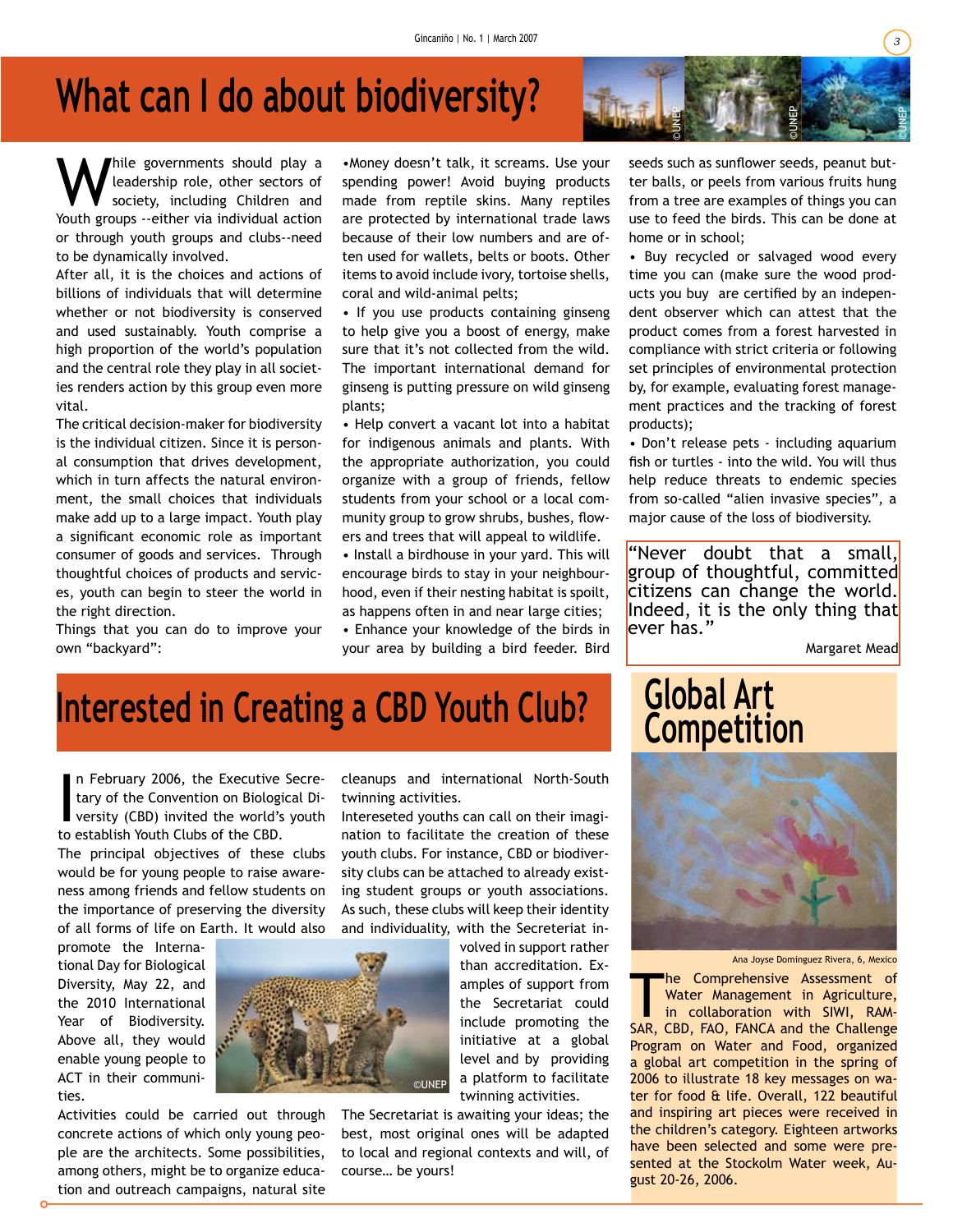### **International Day for Biological Diversity 2007**

We invite you to join in<br>the International Day<br>for Biological Diversity, May our celebrations for for Biological Diversity, May 22! Every year, a new theme is chosen to celebrate this important day. This year's theme will be "Biodiversity and Climate Change", complementing the designation of 2007 as the International Polar Year and coinciding with UNEP'S World Environment Day theme of Climate Change.

Climate change is already forcing biodiversity to adapt either through shifting habitat, changing life cycles, or the development of new physical traits. However, the links between biodiversity and climate change run both

ways: biodiversity is threatened by humaninduced climate change but, biodiversity resources can reduce the impacts of climate change on people and production. Lectures, seminars, film presentations, cultural events, exhibitions and school outreach activities are just some sugges-

# 22 May 2007



#### **Biodiversity and Climate Change**

tions that you can organize to help draw attention to one of the most critical issues facing our planet today.

Visit our website highlighting the day's events at:

http://www.biodiv.org/programmes/outreach/awareness/biodiv-day-2007.shtm

The website provides links to a variety of resources, including:

- Booklet on Biodiversity and Climate Change

- Fact sheets

- IBD Poster

We encourage you to link to this page and disseminate it amongst your peers. The Secretariat would also appreciate receiving reports of any activities you organize, either with a youth group or a school, to celebrate this Day. Your ideas and activities marking the occasion will be posted on the CBD website to promote continued dedication to preserving the world's biological diversity.

The Secretariat would like to thank all communities from around the world for celebrating the International Day for Biological Diversity with a view to promoting the implementation of the Convention and its goals.

#### **Promoting Biodiversity Awareness in Schools**



In honour of the International Day for Bi-<br>ological Diversity (IBD), the Secretariat<br>of the Convention on Biological Diversity<br>(CBD) has committed itself to raise awaren honour of the International Day for Biological Diversity (IBD), the Secretariat of the Convention on Biological Diversity ness on issues pertaining to Biodiversity in the Montreal area schools.

To achieve this, staff members of the Secretariat are visiting schools to talk about the work of the CBD and the importance of preserving life on earth. Staff members engage students in a lively question and answer period, provoking their curiosity on the importance of preserving biodiversity. Overall students are quite familiar with the environmental threats facing our world today, and have demonstrated a very keen interest in understanding what the CBD is doing to help solve the environmental problems facing the world today.

This year, the demand for presentations in the Montreal area schools was so great that the Secretariat had to recruit university students from the faculties of education, biology and environment as CBD ambassadors.

In order to ensure conformity and accuracy of information students from the faculty of education attended a two day training session held here at the Secretariat. The students were welcomed by the Executive Secretary who thanked them for their dedication and their commitment to promote biodiversity education in schools. The training was given by CBD staff members which included a brief overview of the mandate of the Convention, followed by a detailed review of the teaching tools which focused on what is biodiversity, why it is important to preserve it and what we can do to help stop the loss of biodiversity. Teaching tips on to how best communicate the importance of biodiversity was provided to the students. The training session concluded with an interactive question and answer period to make certain that

the information received would ensure a successful outreach campaign.

The Secretariat aspires to have the active participation of educators worldwide to spread biodiversity messages. Our goal is not only to contribute to public knowledge, but also to encourage and promote the personal involvement of students and, through them, of the wider community at large to explore, celebrate and protect our planet's amazing web of life.

As the Secretariat continues to promote biodiversity education and awareness as part of the school curriculum, the extremely positive feedback we have received is an encouraging indication that we are moving in the right direction.

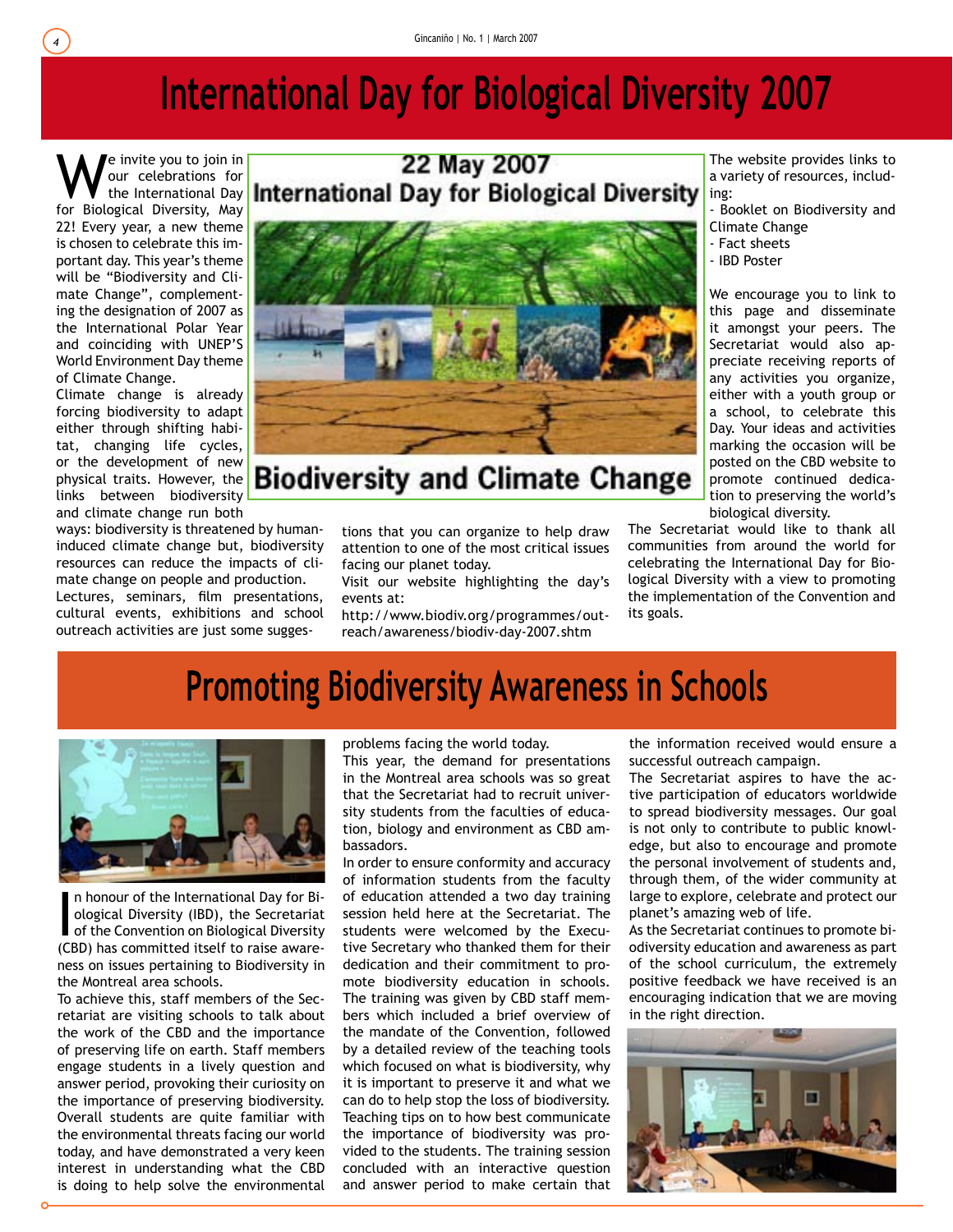### **Des étudiants proposent des pistes de solutions**

This article highlights some possible solutions presented by pre-university students to the Secretariat on ways of addressing the inter-related issues of climate change and biodiversity. These students attended a presentation on this topic at the Secretariat in October 2006

In octobre 2006, des étudiants du Cégep Édouard Montpetit ont assisté à une présentation, offerte par le SCDB, sur la perte de biodiversité et les changements climatiques, ainsi que le rôle que joue le Secrétariat face à c n octobre 2006, des étudiants du Cégep Édouard Montpetit ont assisté à une présentation, offerte par le SCDB, sur la perte de biodiversité et les changements climatiques, ainsi que le rôle que joue le Secrétariat face à ces enjeux. Suite à la présentation, ces étudiants ont complété un travail dans lequel ils devaient exposer des pistes de solutions pour réduire le changement climales étudiants, de niveau pré-universitaire, avaient à dire :

« Selon [le rapport Stern], pour vain-cre les impacts du réchauffement accéléré de la planète, les pays doivent investir près de 1% du leur PIB pour réduire les émissions de gaz à effet de serre et réparer les dégâts commis par les changements climatiques. L'économiste ajoute

que le prix de l'inaction pourrait être jusqu'à 20 fois plus dispendieux, soit de 5 à 20% du PIB mondial. D'après ce rapport sérieux, nous proposons d'établir des plans d'action pour chaque



entre les changements climatiques et la biodiversité

pays, membre ou non- membre, car ce problème concerne l'humanité et non pas un groupe de pays restreint. Ces plans d'action seraient créés, pour chaque pays, de concert avec un représentant du gouvernement en poste, un représentant de l'opposition officielle du gouvernement, un expert apolitique environnemental du pays en question, et un représentant industriel. Ce plan d'action environnemental se doterait d'un budget théorique correspondant à 1% du PIB du pays et les actions à poser seraient en ordre d'importance. Tous les points d'intervention du plan seront spécifiques au pays et en ordre de priorité. (...) Dans cette solution aux changements climatiques, le rôle de la Convention pour la conservation de la biodiversité et de la Convention contre les changements climatiques est de créer un système administratif simple et efficace pour gérer la création des plans d'action et le suivi des investissements du PIB de chaque pays dans l'économie verte. »

**Zoé Lavoie-Gouin, Estelle Landry-Paré et Marie-Claude Plessis-Bélair.**

« Une autre piste de solution, pour réduire le changement climatique comme facteur accentuant la perte de biodiversité, forte intéressante est l'œuvre du Mexique. Celui-ci a développé un projet qui lui permet de projeter les impacts qu'aurait une élévation du niveau

> des océans sur l'hydrologie, la salinité ou la perte de ses milieux humides. La région située le long de la côte du Golf du Mexique, est une des plus vulnérable et menacée face à la hausse du niveau de la mer de tout le pays. Ce projet, consacré à développer des mesures

d'adaptations spécifiques pour réduire les limpacts des changements climatiques sur la biodiversité et les communautés locales, est divisé en deux phases. Premièrement, il veut estimer et analyser la vulnérabilité de la flore, de la faune et des actifs

économiques de la région visée. Deuxièmement, il prévoit inventer et implanter des mesures de restauration des milieux humides et leurs écosystèmes, dans le but de



invités à poser des questions aux spécialistes

les protéger contre les changements climatiques. En conséquent, le Secrétariat sur la diversité biologique sera un acteur d'envergure en ce qui a trait à l'expertise sur le sujet, celui-ci pourra grandement aider les chercheurs mexicains en leur donnant des informations cruciales à la réussite de leur projet. »

**Pascal Bouchard et Yan Raymond-Lalande**

« Finalement, nous croyons qu'il se-rait profitable à la communauté internationale de se doter d'un centre de recherche, sous la tutelle du Secrétariat de la Convention sur la diversité biologique, collectif à tous les États contractants. Puisqu'il est entendu que la lutte aux changements climatiques est une responsabilité commune, le savoir scientifique et technologique se doit d'être une propriété publique. Le rôle du Secrétariat est, ainsi, de promouvoir le progrès scientifique en matière de biodiversité au profit de la communauté internationale. Subséquemment, tous pourraient bénéficier de l'expertise spécifique à chacun et mettre à profit la leur. Ce centre de recherche donnerait également l'occasion à ceux qui disposent de peu de moyens, d'évoluer dans un environnement à la hauteur de leur capacité. Le Secrétariat assurerait également la diffusion de toutes nouvelles avancées en matière d'environnement, pour l'ensemble des États signataires. La

> création de ce centre de recherche serait précisément axée sur l'avancement scientifique concernant la préservation et la régénérescence de la biodiversité, par exemple des

études portant sur l'évolution de certaines espèces fauniques et florales, ou encore, le réaménagement des écosystèmes en fonction des changements climatiques. »

**Chloé Rousselle et Aimie Néron**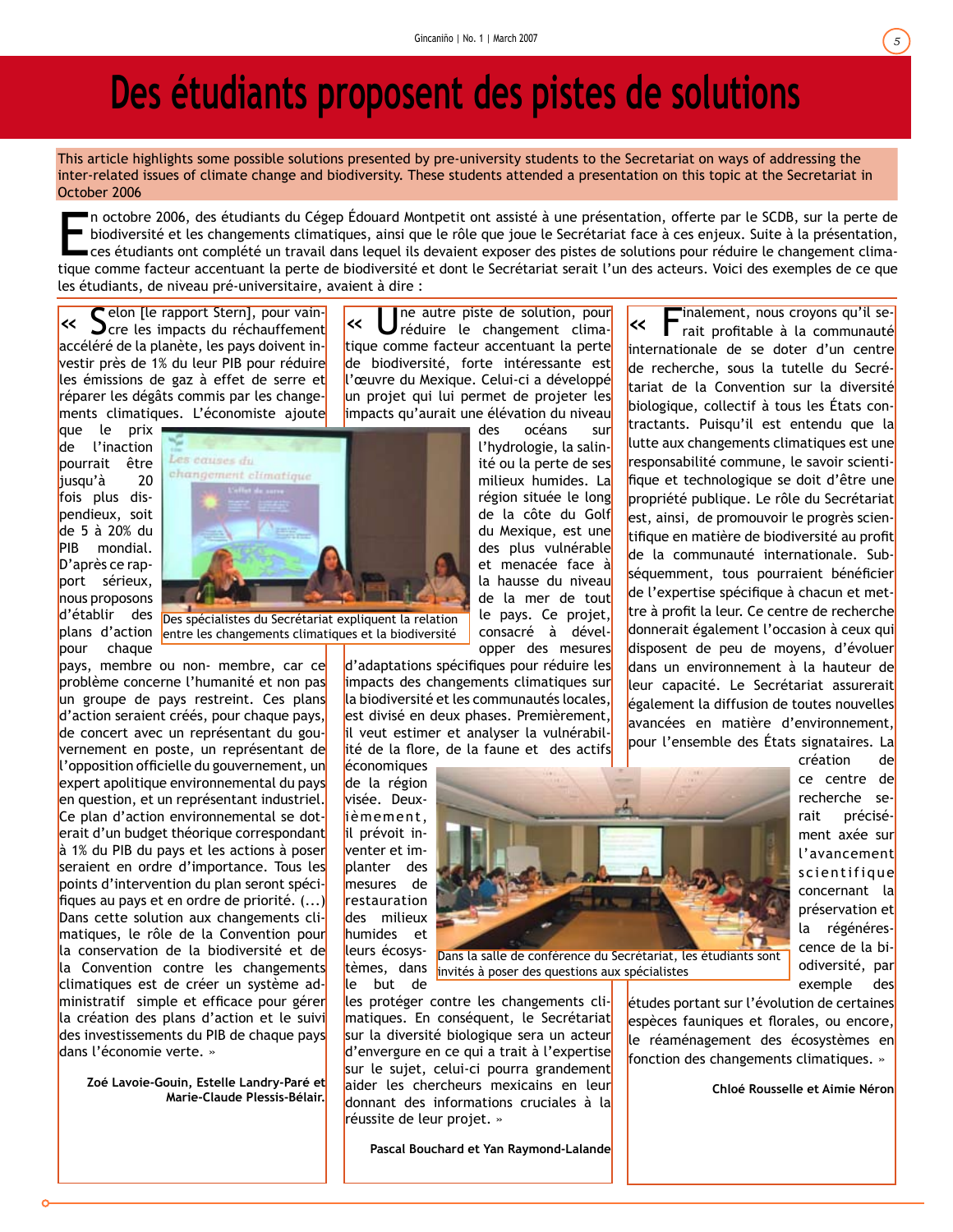#### **Los jóvenes asumen el rol protagónico en la conservación y protección del ambiente dentro del Perú**

This article is about the role of Peruvian<br>youthin protecting their environment. Peru is overflowing with biological resources, but most of these are currently under threat. The youth of Peru, thanks to the their stong feeling of connectedness with their environment and the dramatic changes it is undergoing, have united on several occasions to analyze the situation. The concern, interest, and above all work, of Peruvian youth to resolve these issues will succeed if everyone contributes to changing the world. "Remember that man's home must be respected and valued"

Lambiente en el cual vivimos viene<br>
soportando una serie de cambios<br>
drásticos y constantes: alteraciones<br>
en el sistema ambiental que se expresan l ambiente en el cual vivimos viene soportando una serie de cambios drásticos y constantes: alteraciones mediante variaciones globales, ya sea climáticos, contaminación de ríos, la-

tamiento de las zonas frías de nuestro  *Cordillera Negra* planeta, el debilitamiento de las capa de ozono, etc.

Por todo ello los jóvenes del Perú, no ajenos a los problemas ambientales, nos hemos reunido en diferentes oportunidades para analizar esta situación, surgiendo así importantes asociaciones, comités y organizaciones como: "RUA" Red Universitaria Ambiental; "UNIDESA" Unidos para el Desarrollo Sostenible

Adecuado, todos integrados por jóvenes quienes asumen la actitud critica frente a los problemas ambientales del Perú, enfocamos nuestro trabajo a la Conservación y Protección del Ambiente, desarrollando proyectos, Trabajos de Investigación entre otras actividades, con el fin de proponer alternativas de mitigación y remediación a estos problemas, garantizando así un Desarrollo Sostenible.

El Perú tiene el privilegio de ubicarse entre los cinco países Megadiversos del mundo, por la variedad de ecosistemas, especies, recursos genéticos y culturas humanas. Tan rica es la diversidad biológica que se pueden encontrar 84 de las 114 zonas de vida identificadas en el mundo; en flora se calculan unas 25 000 especies (10% del total mundial) de las cuales un 30% son endémicas, primero en número de especies de plantas de propiedades conocidas y utilizadas por la población (4 400 especies); y primero en especies domesticadas nativas (128 especies). En lo referente a la fauna, es el primer en peces (2 000 especies, 10% del total mundial); el segundo en aves (1 730 especies); el tercero en anfibios (330 especies); y el tercero en mamíferos (462 especies). Siendo Un completo desafío para los jóvenes el proteger y conservar estos invaluables recursos naturales, existentes en sus tres regiones: Costa, Sierra y Selva.

En la zona andina del Perú (Sierra – Región Ancash), existen lugares muy interesantes desde el punto de vista ecológico, y paisajístico de indescriptible belleza, como el Parque Nacional del Huascarán ubicada en la Región Ancash, que abarca virtualmente toda la Cordillera Blanca, que es la cordill-

gos. Océanos, suelo y aire, el recalen- *Laguna de Shallap, Vista Frontralla, Cuidad de Huarazy,*



era tropical más alta del mundo, cuenta con una extensión de 340 000 hectáreas, en la que se alberga gran riqueza de flora y fauna, nevados y bellezas paisajísticas, los nevados como el: Huascarán (6 768 m.s.n.m) pico más alto del Perú y uno de los mayores de América y el Alpamayo (6,120 metros de altura) conocido como la "montaña nevada más bella del mundo", convierten a esta región de montañas en un atractivo turístico internacional.

Dentro del Parque Nacional Huascaran se han identificado 779 especies de flora altoandina distribuidas en 340 géneros y 104 familias. En esta diversidad florística, la familia de las Bromeliáceas está representada por la Puya (Puya Raimondii), considerada como el más bello exponente de la flora alto andina la cual presenta la inflorescencia más grande del mundo, ubicados principalmente en las quebradas Carpa y Queshque – Distrito de Cátac - Ancash.

Asociada a la vasta flora del parque se encuentran numerosas especies de fauna que aún no han sido suficientemente estudiadas ni inventariadas. Los datos preliminares señalan 112 especies de aves de 33 familias. Entre los mamíferos se han detectado ocho géneros y más de diez especies. Existen tambien 112 especies de aves distribuidas en 33 familias

La mayor cantidad de la Biodiversidad del Parque Nacional Huascarán, estan distribuidas en sus microcuencas que son piezas valiosa del gran tablero de potenciales de la región Ancash y del Perú, éstas se encuentran encuadrados en la Cuenca del Santa, que es una de las más importantes del Pacífico, cuyo sustento son los glaciares de la Cordillera Blanca, que dan origen a innumerables cursos de agua, que

forman el caudaloso Río Santa la cual divide a la Cordilleras Blanca de la Cordillera Negra; dentro de esta Cuenca se ubica la Subcuenca del río Quillcay compuesta por las microcuencas: Churup, Quillcayhuanca, Cojup y Shallap, esta ultima importante para RUA (UNA-SAM HUARAZ) y demás Estudiosos por su grado de aporte con recurso hídrico, biótico y paisajístico.

La Microcuenca de Shallap, ubicada a la parte este de Huaraz, capital de la Región Ancash – Perú, cuenta con 3 im-

portantes nevados: Collapaco, Anco Punta y Carhuascancha, que forman la Laguna SHALLAP (200m de diámetro). Shallap comprende los niveles altitudinales que van desde aproximadamente los 3,000 m.s.n.m hasta la divisoria de aguas, con altitudes que sobrepasan los 5,000 m.s.n.m.

Dentro de la Microcuenca, existen serios problemas ambientales que amenazan la supervivencia de la flora y fauna, problemas no solo antrópicas (caza furtiva, sobrepastoreo, etc), sino también Naturales, siendo demostrada mediante un trabajo de investigación denominado "Estudio De Calidad De Aguas De La Subcuenca Del Río Quillcay", realizada en Setiembre del 2005 por la RUA UNASAM HUARAZ, en la que se analizó la calidad de las aguas de todas las Microcuencas del Quillcay (Churup, Quillcayhuanca, Cojup y Shallap), encontrando serios problemas de contaminación fisicoquímica de origen natural, siendo los

6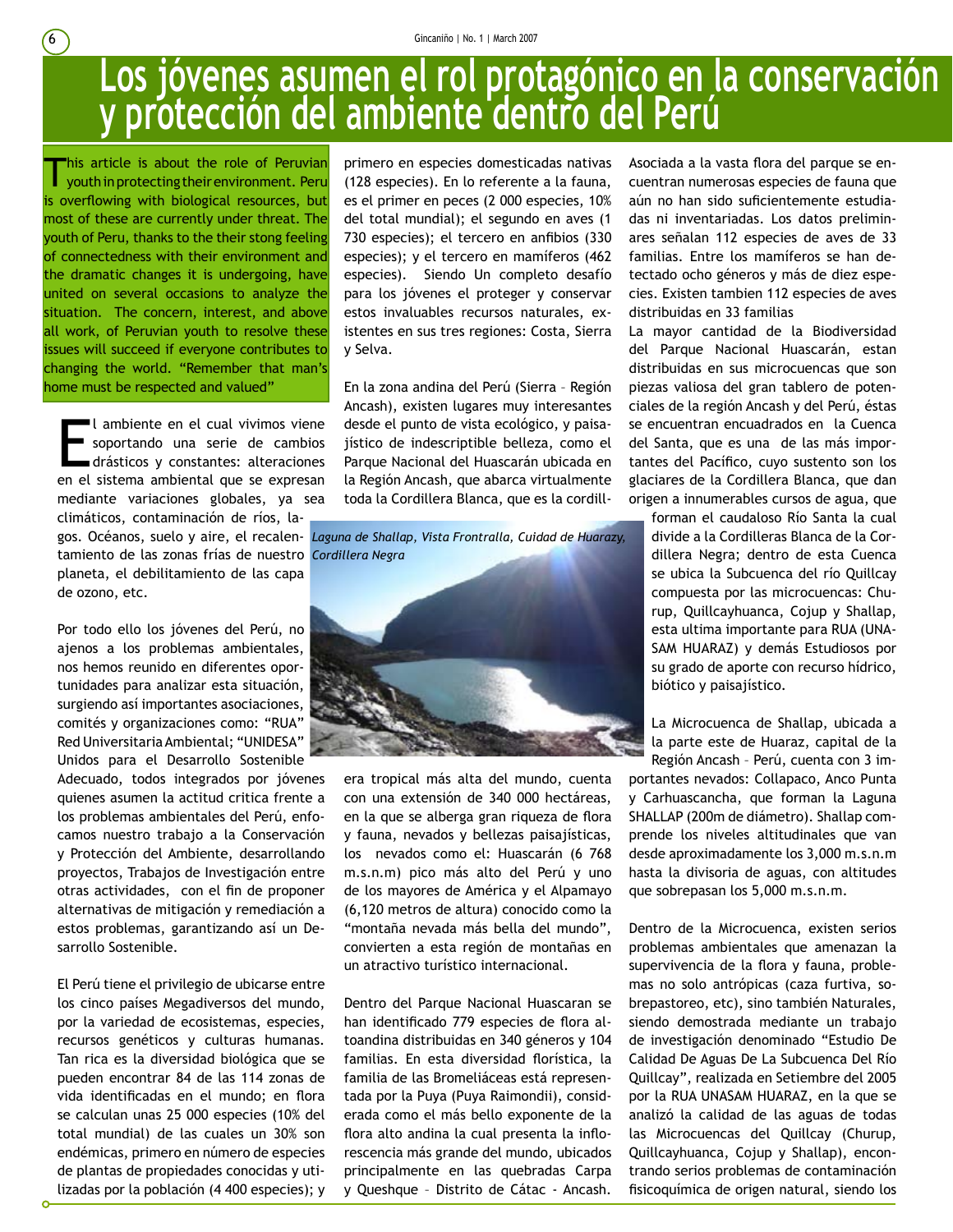## **An Urban Outdoor Classroom**

parámetros químicos como el Al, Fe, Mn y Zn en todas las Quebradas de estudio, y Cu en la Quebrada Shallap, que sobrepasaban los LMP establecidos por la OMS, a causa de la deglaciación, meteorización de rocas y la actividad hídrica, generada por el calentamiento global de la tierra.

Lamentablemente los glaciares de la cordillera Blanca están sufriendo un proceso de retroceso continuo con avances muy críticos. Alterando la calidad de las aguas tanto de las microcuenca del Parque, atentando la supervivencia no solo de las flora y fauna sino también del Hombre.

Lo cierto es que día a día la biodiversiadad en el mundo peligra, siendo el hombre el principal agente destructor, ser más superior del mundo, pero inconciente e inmaduro en el pensar del futuro del mundo. Como jóvenes herederos de los pocos recursos naturales existentes y de los muchos problemas sociales y ambientales renovamos nuestro compromiso de seguir aportando con nuestra profesión y trabajo en el cambiar de esta terrible realidad.

La red universitaria ambiental con su aun poca experiencia plantea revertir la situación proponiendo a la Educación y Concientización Ambiental, como la base de solución a los problema ambientales mundiales, tema en el que proponemos trabajar. Puesto que es necesario tomar conciencia en cuanto maltrato a nuestro planeta. La preocupación, el interés y sobre todo el trabajo de los jóvenes por resolver los problemas ambientales, tomaran fuerza si todos contribuimos para cambiar el desastroso final de la tierra. "Recuerden que la casa del hombre se respeta y se valora".

#### ¡EL CUIDADO DE LA VIDA ES NUESTRO PRIN-CIPAL FIN!

Red Universitaria Ambiental RUA UNASAM HUARAZ

With the kind collaboration of Aude Lecointe, 27

The Macoun Marsh is a wetland across<br>the road from our school called Edu-<br>carium in Ottawa, Ontario, Canada.<br>Mr. Loveillo, our creative science teacher the road from our school called Edu-

Mr. Leveille, our creative science teacher, started a project to teach students ecology. After finding the marsh, and photothe Macoun Marsh is a really cool place because it is a small piece of land in a big city and has all these animals surviving in it. Imagine being a small animal in a big city, wow! I love to hold the frogs. It is really cool to see the students from Educarium

*I think the Macoun Marsh is a really cool place because it is a small piece of land in a big city and has all these animals surviving it it.*

graphing and identifying the first animal at the marsh when we go there. The last and plant species there, he realized that time we visited the Marsh, Mr. Monaghan, he could make learning a lot more interesting by using this place as an outdoor classroom. It is a classroom without walls. We could truly experience wildlife instead of just reading about it in books. We then invited nearby Jean Vanier Catholic School to join us as marsh guardians.

The Macoun Marsh got its name from a biologist whose name was John Macoun. He served as the Canadian Museum of Nature's first biologist in the late 1800's and the early 1900's. The marsh project makes students feel more responsible by caring for this wetland, and we inform people about this unique environment. If we do not protect our outdoor classroom, where would all that biodiversity find a home?

The Macoun Marsh is a great place to learn about nature. The marsh is so full of life that in one day we saw salamanders, chickadees, blue jays, turtles, snakes and frogs. We even saw a deer one day, right in the middle of a city at the Marsh. I think

our science teacher, had us look for biotic and abiotic components of the ecosystem, this was fun.

Seeing frogs and even a deer at the marsh is really cool. I wish I could see a salamander at the marsh, I have never seen one before and they live there. On my next trip I hope to see one. Some of the coolest things I have seen there are caterpillars, snails, slugs, many trees, cats, mushrooms and bees and bee hives and even a deer! The coolest thing ever was when Mr. Leveille helped us find a water scorpion! We also write down everything we see in our Nature Journals (slim books where we draw and write out our experiences at the marsh). All in all, going to the marsh so far has been a great experience.

By Grade 6 Educarium students Ethan Brady and Jasmine Cote

and Grade 7 Jean Vanier Catholic School students Gaby Denis, David Zayas-Chevel

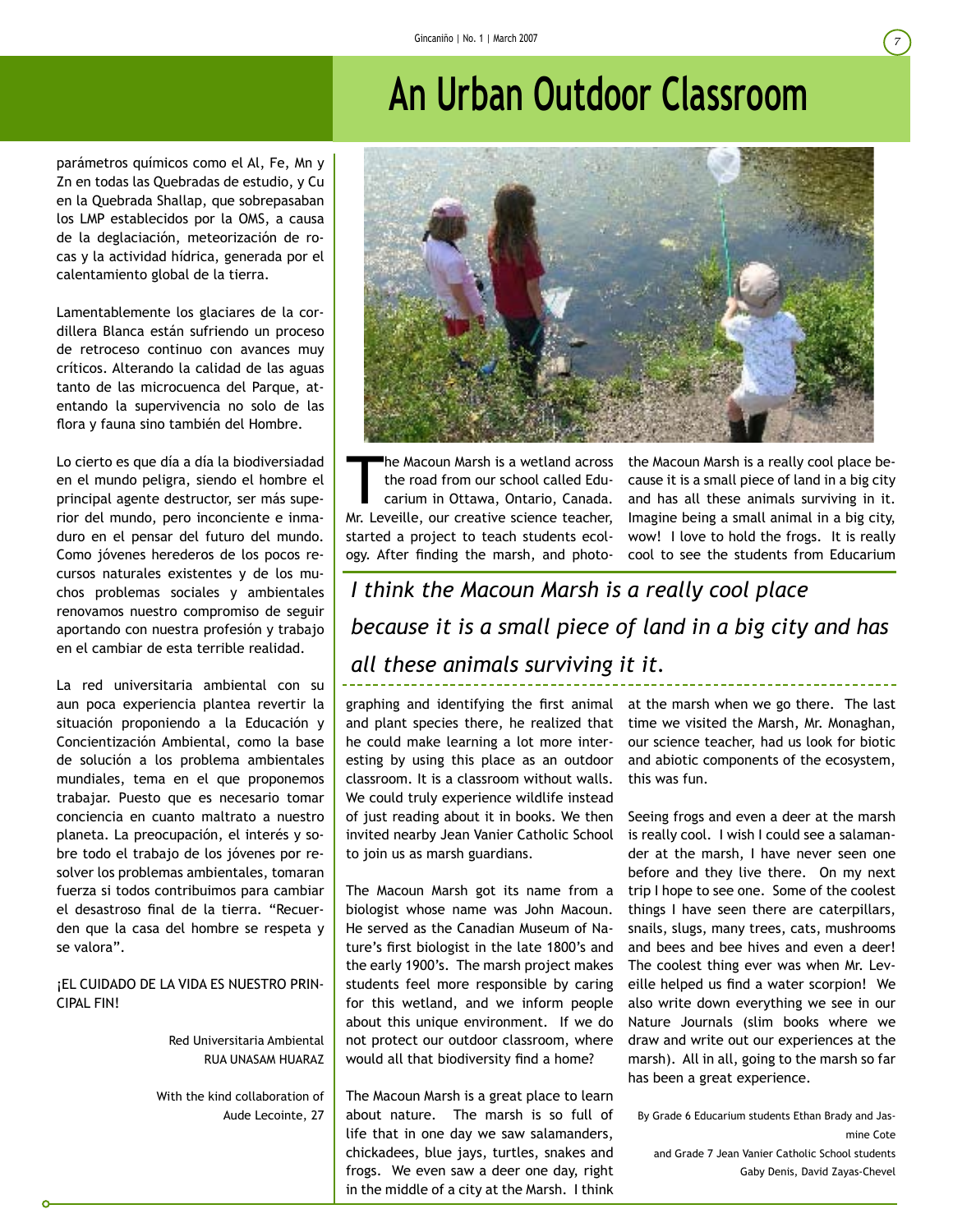

# **The Main Outcomes of COP-8**



So many decisions! With an entire<br>
Splanet to cover, and all the variety<br>
of living organisms to protect, it is no<br>
wonder that delegates from the 189 Parties o many decisions! With an entire planet to cover, and all the variety of living organisms to protect, it is no to the Convention on Biological Diversity adopted over three-dozen decisions while they met in the Brazilian city of Curitiba in the last two weeks of March 2006. What were these decisions about, and how do they affect my life?

The decisions of the Conference of the Parties (the group

that makes decisions under the Convention) are all reached by consensus. Votes aren't counted for any decisions, but any countries that have a strong objection, have to have their voices heard. With a variety of opinions<sup>® ENB/IISD</sup>

and points of view among the countries that belong to the CBD, it is a real achievement to have reached an agreement.

Some of the most important decisions reached at the Curitiba meeting dealt with the biodiversity of islands, as well as that found in the drylands of our planet. Delegates also took significant decisions on traditional knowledge, on how to share the benefits from the use of our genetic resources, on taxonomy (the way we catalogue life) and on protected areas. Finally, the delegates made huge progress on communication, education and public awareness.

For people who live on islands, like the Caribbean, or the islands of Micronesia, the Curitiba meeting was a reason to take notice. Delegates agreed to a range of activities, research and policies that are designed to protect the fragile biodiversity of island ecosystems. This Programme of work on island biodiversity will be applied to ecosystems around the world.

The CBD also looked at ecosystems for

which the availability of water is an issue. Delegates looked at ways to strengthen the protection of the biodiversity of desert and dryland ecosystems, like the Namib Desert of southern Africa, or the Chihuahua desert of Mexico. These ecosystems are increasingly under threat from a variety of pressures, like climate change, overgrazing and other human pressures. As 2006 was also the international year of deserts, this activity was significant.

Recognising that the Convention will only be implemented if people are aware of the importance of biodiversity, and if this is communicated, the COP agreed to move forward on a programme of communication, education and public awareness, and created opportunities for the participation of youth in this. Where it is appropriate youth will serve on national advisory bodies, and special messages directed to youth will be created. Also, the Parties agreed

This would include the development of a "Children's" website. This website should be produced in all UN languages, subject to the availabil-© ENB/IISD ity of funding, and would include: i) background information © ENB/IISD © ENB/IISD

to create a variety of tools and electronic infrastructure to communicate with youth.

Around the world, local and indigenous communities hold precious knowledge about biodiversity. Protecting this knowledge is an important part of the work of the CBD. Delegates adopted a decision that finds ways to protect traditional knowledge, and learn more about the ways that climate change will affect these communities

One of the best ways to conserve biodiversity is to create protected areas, places where species are given space from the pressures of human activity. The question of protected areas was very important at Cop-8, and youth spoke up in the plenary session in support of this. Delegates heard this and looked at ways to establish protected areas in the deepest parts of the ocean, far away from the national waters of Parties to the Convention. Creating and maintaining these protected areas takes money and expertise as well. Recognising this, delegates agreed to find ways to gather money and expertise to create these protected areas.

on biodiversity and the Convention, contest announcements, quizzes, maps; ii) an "educators corner" with background information on the Convention and biodiversity, downloadable teachers aids, and possibly a forum where classrooms could share findings and achievements.

Finally, it should be noted that the COP invited the UN General Assembly to consider adopting a resolution on the proclamation of 2010 as the International Year of Biodiversity. Since the involvement of major stakeholders such as Children and Youth groups is an important component of international years, this presents a real opportunity for youth initiatives worldwide to embark on a 4-year programme of awareness raising activities and concrete biodiversity protection projects. By their nature, these international years, once declared as such by the General Assembly, provide dynamism and impetus to the actions undertaken by interested stakeholders.

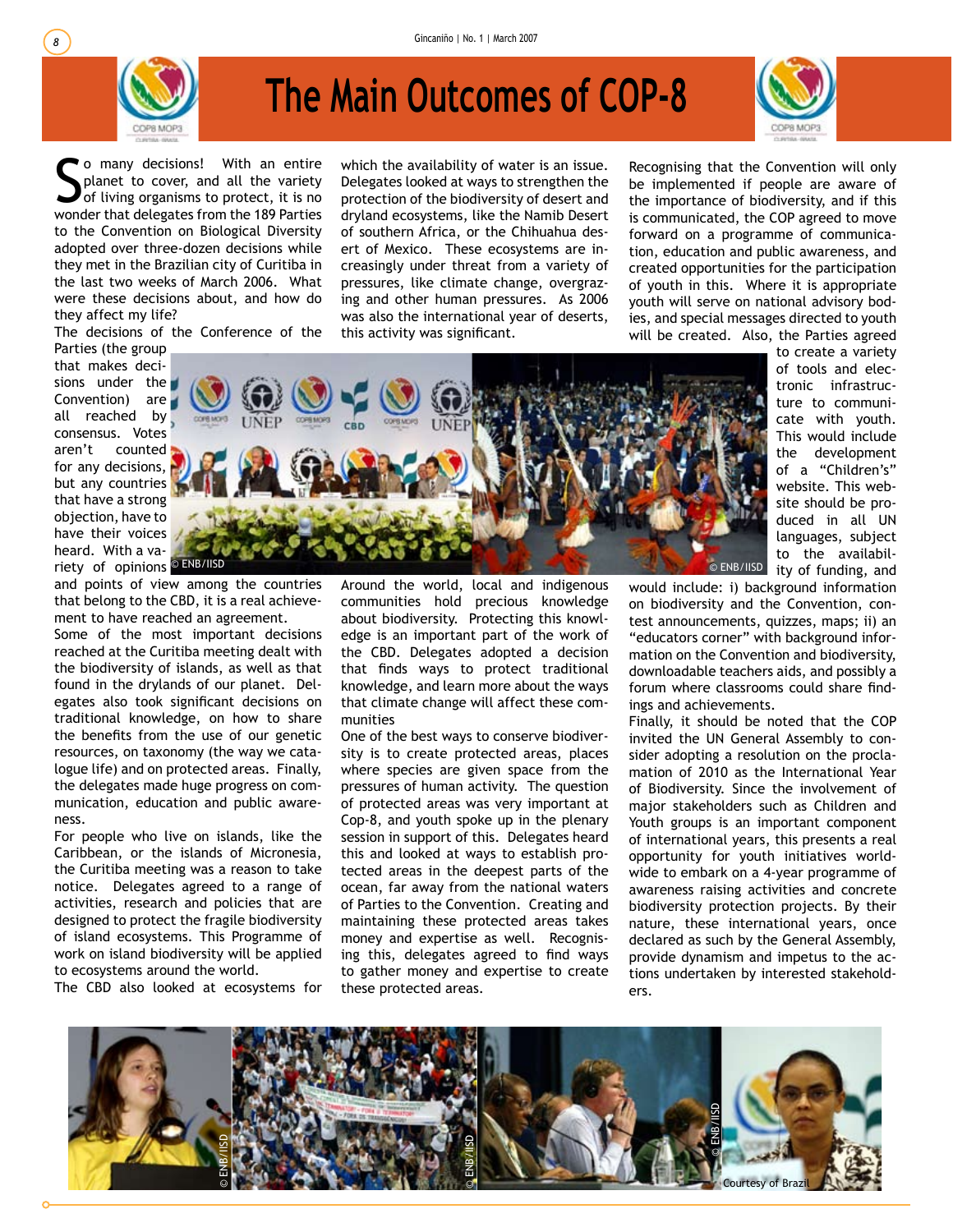## **Children and Youth have Powerful Impact on CBD's COP-8**

n Curitiba, Brazil, from 20 to 31 March<br>2006, 4,700 delegates representing Parties and other governments, UN agencies, intergovernmental and nongovernn Curitiba, Brazil, from 20 to 31 March 2006, 4,700 delegates representing Parties and other governments, UN agenmental organizations, indigenous and local community organizations, industry, and academia agreed to significantly reduce the rate of biodiversity loss by 2010. Children and youth groups were one of the loudest voices for the protection of the planet.

The number and diversity of activities organized by youth demonstrated the importance the younger generation places on global environmental negotiations, and specifically as they relate to biodiversity.

On the first day of the meeting, during the plenary session, representatives of **Greenpeace International Kids for Forests** stressed the importance of protected areas for the protection of forests and marine biodiversity, as well as the need to commit funds to biodiversity conservation. They urged the Conference of the Parties to take swifter action and more concrete steps towards achievement of the 2010 Biodiversity Target.

The large numbers of representatives of children and youth was welcomed by the Executive Secretary to the Convention on Biological Diversity, Dr. Ahmed Djoghlaf who met with many of them over the course of the meeting.

**School children from Curitiba** in colourcoordinated t-shirts re-created a huge human logo of the CBD on a large square in the centre of the city. This was a landmark symbol of civil society's involvement in the work of the Convention. It was a very imaginative approach used by children and youth groups in communicating the importance of working together to achieve common aims. The event also provided the ideal photo opportunity for the international media. This powerful image was seen the world over!

Youth made itself heard as a major stakeholder in the international biodiversity regime as representatives took an active public role in plenary sessions and consultative groups. School children from the city of Curitiba had the opportunity to question delegates from around the world, and more than 1500 of them delivered a message to the Executive Secretary, which was then presented da Silva, Presilow).

Dr. Djoghlaf also conveyed to the

President a **Youth Declaration on Sustainable Development**, which stemmed from the "Mission-Durable" youth conference held in Montreal, Canada in February 2006 (see the declaration text on page 3). Both of the Montreal declaration and the Curitiba school children's message were mentioned by the Executive Secretary in his opening statement at the High Level Ministerial Segment.

Some of the most colourful messages were communicated by youth representatives. As a permanent reminder of their message that time is fast ticking towards the deadline for that target, they presented the Executive Secretary with a 2-meter high hourglass representing the rapid loss of biodiversity and the possibility for man to reduce this trend. The hourglass was left



Over 1500 school children from Curitiba create a likeness of the CBD logo in downtown Curitiba

to His Excellency *"It was great to see the energy that these young*  Luiz Inácio Lula *participants communicated to the delegates during*  <sup>da Silva, Presi-</sup> the meeting. Obviously, they were not just a dent of the Republic of Brazil *breath of fresh air but also real turbines pushing*  (see message be-*that air around"!*

Véronique Lefebvre,

in an open area of the convention centre during the final days of the negotiations

for the delegates to observe. Since Curitiba, a smaller version of the hourglass is displayed prominently, at the entrance to the Executive Secretary's office, just as the album of drawings offered by children during the meeting. Also, as a reminder of the colourful and dynamic contribution from children and youth at COP-8, Dr. Djoghlaf has placed in his office for all to view an album of drawings on biodiversity that was presented to him by children during the meeting.

At COP-8, the youth of the world clearly demonstrated that they not only care about the planet they will inherit, but that they have the determination to make a difference.



Small version of the hourglass presented to the Executive Secretary by youth representatives.

#### **What's the COP?**

The Convention has created a global forum where governments, non-governmental organizations, academics, the private sector, and other interested groups or individuals share ideas and compare strategies on conserving biodiv tal organizations, academics, the private sector, and other interested groups or individuals share ideas and compare strategies on conserving biodiversity and sustaining life. This is referred to as the Conference of the Parties or "COP". The COP is the Convention's ultimate authority and consists of all governments (and one regional economic integration organization - the European Union) that have ratified the treaty. There are a total of 189 Parties to the Convention and therefore to the COP. Only these Parties are allowed to vote in the decisions that are adopted during these meetings, which are held every two years. The next COP will be held in Bonn, Germany from 19-30 May, 2008.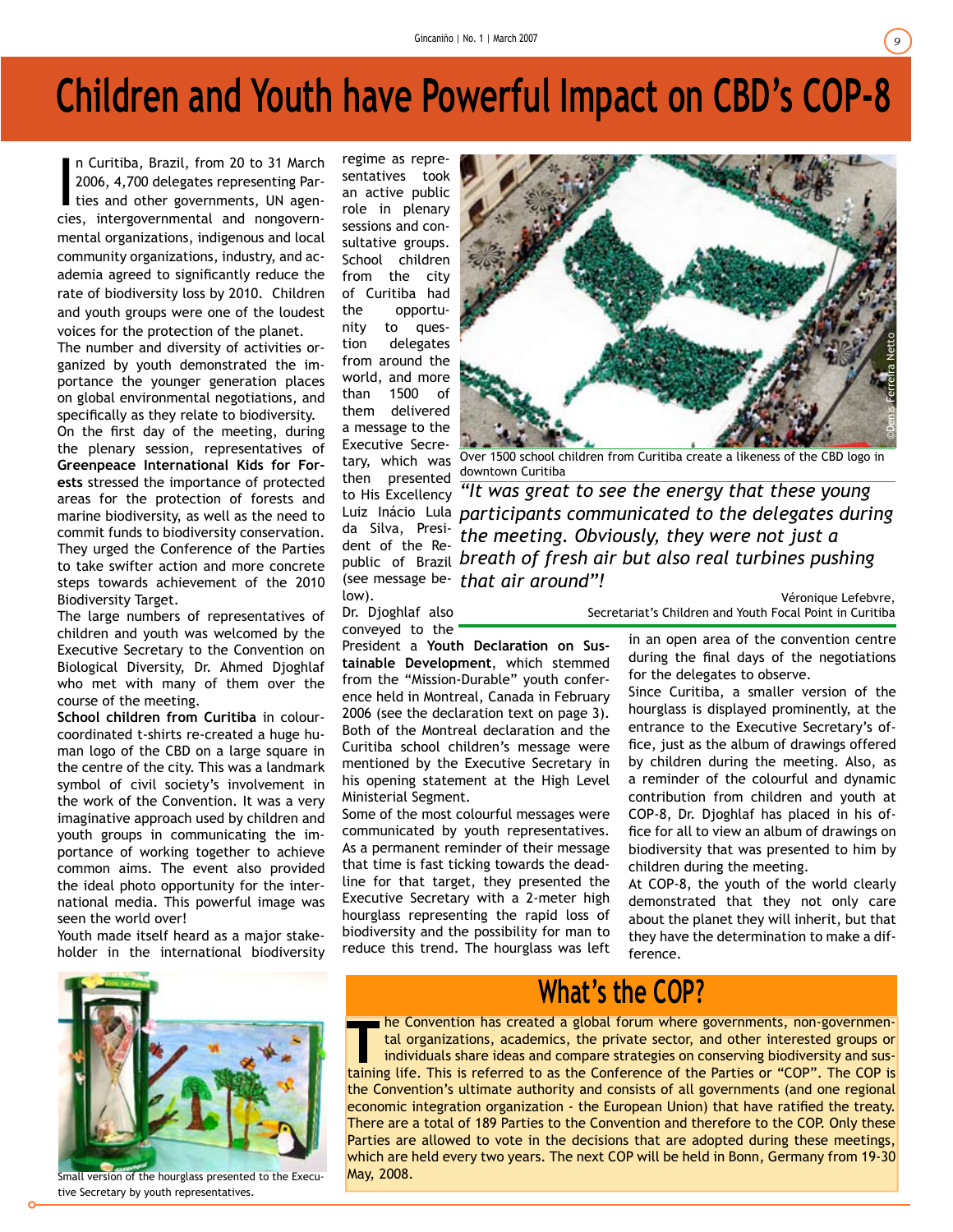# **Déclaration jeunesse de Montréal sur le développement durable**

Nous, 300 jeunes du Québec, Cana-<br>da, avec une délégation de jeunes<br>Français, nous sommes réunis à<br>Montréal, quelques somaines après la da, avec une délégation de jeunes Montréal quelques semaines après la conclusion de la dernière conférence des Nations Unies sur les changements climatiques, pour réfléchir et échanger à propos du développement durable et pour proposer des pistes d'action collectives et individuelles afin que ce concept devienne réalité.

Chaque jour, par notre inaction, des espèces vivantes disparaissent. Nous connaissons les problèmes, nous connous empêche de passer des paroles à *Luiz Inacio Lula da Silva* l'action. Malheureusement, nous constatons que la croissance du PIB est toujours en tête des priorités et que les questions d'environnement et de justice sociale apparaissent secondaires, comme si c'était la vie qui devait être au service de l'économie, et non l'inverse. Que l'on parle de croissance économique, de libéralisation des marchés, de création d'emplois, d'exploitation des ressources naturelles, quelle finalité tout cela peut-il avoir si, en cours de route, on détruit la vie et les écosystèmes qui sont le fruit de millions d'années d'évolution, si on épuise les ressources et contamine l'eau que l'on boit, l'air que l'on respire et nos sources de nourriture? La vie évolue à son propre rythme, qui n'est pas celui des trimestres financiers ou des mandats électoraux. Il faut cependant avoir le courage de prendre nos responsabilités face à la vie, celle de nos enfants et petits-enfants, celle des peuples plus vulnérables et celle de toutes les espèces qui sont interdépendantes et dont notre propre subsistance dépend.

Pendant l'événement « MISSION : DURA-BLE, pour un développement dans le vent! » nous avons passé beaucoup de temps à apprendre : à entendre des spécialistes, à prendre connaissance des impacts des humains sur notre planète, mais aussi à apprendre quelle était notre part de responsabilité dans la mise en œuvre de solutions pour réduire ces impacts négatifs. Nous avons échangé nos points de vue sur les différents aspects du développement durable et nous avons proposé des pistes d'action concrètes. Enfin, nous avons



naissons certaines solutions, mais notre *During COP-8, Ahmed Djoghlaf gave a copy of the* devient de plus en plus difficile de faire obsession pour la croissance économique *Montreal Youth Declaration to Brazilian president l'*autruche devant l'urgence de la situa-

signé un protocole de l'engagement par lequel nous nous sommes engagés à agir en conformité avec les grands principes du développement durable, à en apprendre davantage sur ce qu'il faut faire et à tout mettre en œuvre pour que cela soit fait. Nous nous sommes aussi engagés à impliquer les gens autour de nous afin que le développement durable devienne leur priorité et qu'ils posent eux aussi des gestes à leur portée.

Nos pistes d'action visent l'éducation, l'organisation de nos milieux de vie et le développement économique durable. Enfin, elles appellent à la mobilisation de tous. Il nous faut agir, citoyens, en solidarité et en concertation. Et vous, en faitesvous autant? Nous nous attendons à ce que nos dirigeants assument l'impact énorme de leurs décisions et indécisions et qu'ils prennent leurs responsabilités envers les humains et toutes les autres espèces vivantes. La durabilité doit passer du simple discours à une pratique incontournable, elle doit être omniprésente et prioritaire dans toutes les sphères d'intervention des États. La précaution est de mise quand on porte le poids des écosystèmes et de toutes les vies qu'ils impliquent.

Les scientifiques sont unanimes : nous n'avons plus le temps d'attendre. Il faut inciter et sensibiliser, mais les mesures volontaires doivent être accompagnées de mesures contraignantes pour formaliser l'importance du respect de la vie autour de soi. Il faut agir individuellement, mais il y a une limite à ce que l'individu peut

faire seul, tout comme il y a une limite à ce que la population peut faire sans l'aide de ses gouvernants. De leur côté, de nombreuses entreprises réalisent l'urgence de changer leurs méthodes afin d'assurer la durabilité. Elles y voient rentabilité et profitabilité non seulement économiques, mais aussi humaines et sociales. Ces entreprises, comme nous, implorent les dirigeants de les appuyer dans leurs démarches et de rappeler à l'ordre celles qui restent sourdes et aveugles. Nous avons espoir que les choses chang-

eront. Les mentalités évoluent et il

tion. Nous, jeunes du Québec, sommes prêts à faire les changements nécessaires afin d'assurer la durabilité de nos modes de vie. En nous réunissant, nous unissons nos aspirations et nous affirmons, avec raison et avec cœur, par nos paroles et nos actions, que la durabilité est notre priorité parce que la vie est notre priorité.

Déjà, nous changeons nos habitudes de vie de mille façons et nous constatons que le monde est prêt à accueillir un nouvel ordre des choses, où chaque citoyen pourra évoluer tout en respectant son environnement et ses semblables. Nous attendons avec impatience le moment où vous oserez poser les actions qui nous permettront de célébrer ensemble la beauté de la vie, la beauté de notre monde et la fierté que nous éprouvons à partager cette beauté avec tous les êtres humains, avec les générations futures et avec toutes les formes de vie qui font de notre Terre ce qu'elle est, telle que nous la respectons. Il faut que tous les pays du monde passent ensemble de la parole aux actes. Nous avons parlé : maintenant, ensemble, agissons! En celles qui restent si<br>
celles qui restent si<br>
Nous avons espoir c<br>
enont. Les menta<br>
devient de plus en<br>
t'on. Nous, jeunes<br>
prêts à faire les cha<br>
afin d'assurer la durab<br>
de vie. En nous réun<br>
nos aspirations et nou<br>

Les participants au colloque MISSION : DURABLE, pour un développement dans le vent!

'his text is a transcript of the Montreal This text is a transcript of the Montreal<br>Youth Declaration on Sustainable Development. It is the result of a youth conference attended by 300 young people dedicated to the cause of sustainable development. To ensure the continuity of life on Earth, these young people stated that sustainability and life is their priority. They request that the world, including politicians and decision-makers, come together to act in preserving the Earth and the life that shapes it.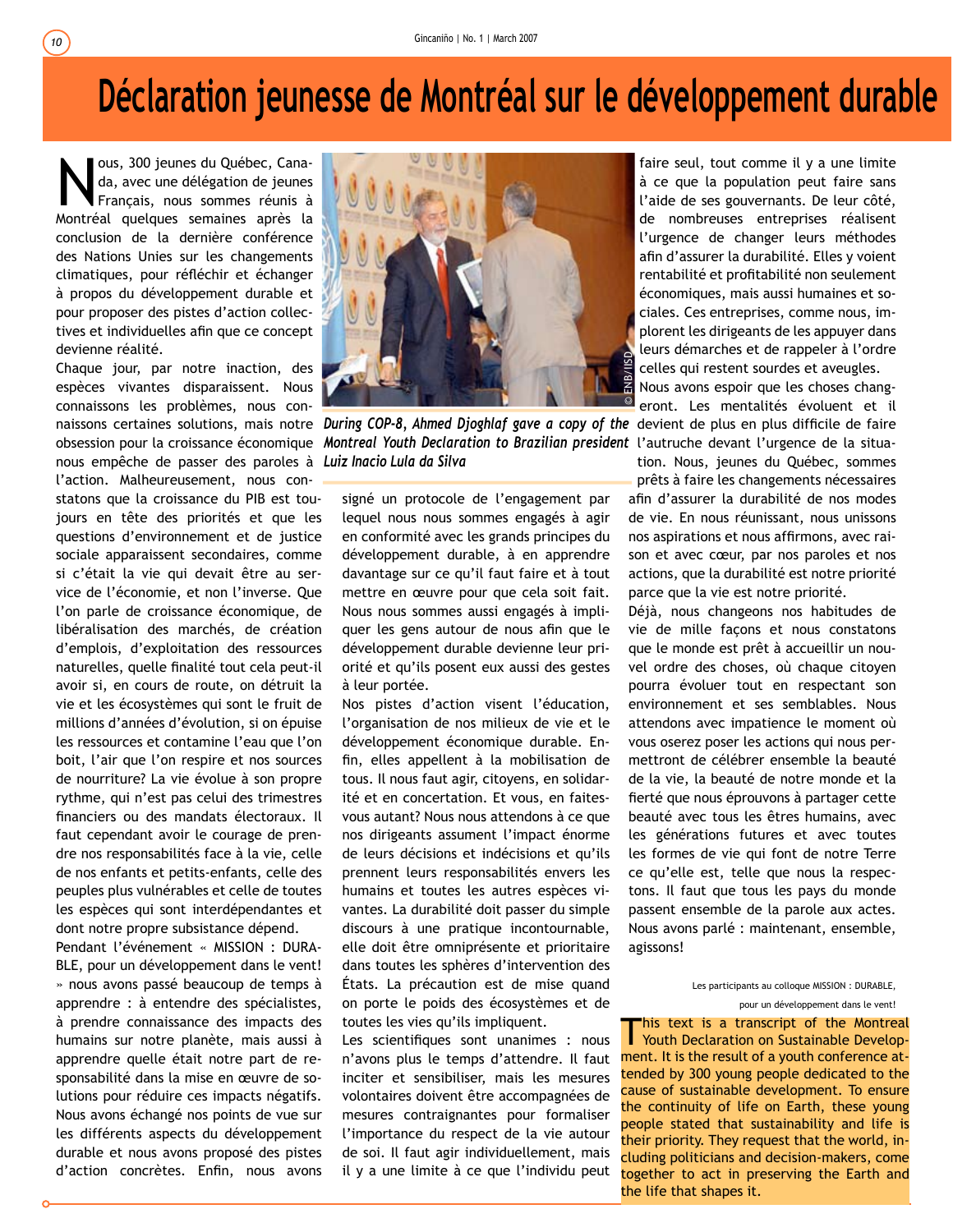## **Message des élèves de Curitiba**

Nous, les élèves des<br>
de Curitiba, vou-<br>
lons assumer un comproécoles municipales lons assumer un compromis d'amour envers les générations de l'avenir. Nous savons que nous sommes petits et que, au regard de beaucoup de gens, nos actions peuvent paraître insignifiantes. Mais, nous sommes surs que, à travers des attitudes responsables et simples, nous pouvons contribuer pour le bonheur de la Planète qui a besoin d'aide.

À l'école, nous apprenons avec nos maîtres que la préservation de la mentale pour l'équilibre et la stabilité des écosys-

tèmes. La biodiversité est la base des activités humaines et une source importante pour la biotechnologie, par conséquent, une source de richesse économique. Elle est essentielle pour la survie humaine.

Ainsi, nous irons essayer de rechercher, auprès des organismes responsables, des actions dirigées à la solution des problèmes



biodiversité est fonda-Ahmed Djoghlaf (Executive Secretary of the CBD), Marina Silva (Brazilian Minister of the Environment) and Carlos Alberto Richa (Curitiba Mayor) with the children of Curitiba, Brazil.

et la conscientisation des gens. Tout le monde à besoin de savoir que des mesures simples, comme économiser les ressources naturelles et avoir des habitudes correctes, comme éviter le gaspillage d'aliments ou d'autres matériaux – inclusive des matériaux des écoliers; la réduction de la consommation d'eau et d'énergie électrique; la préservation de la faune et de la flore;

Les élèves des écoles

NOUS SOMMES BIO, NOUS SOMMES LA DIVER-

NOUS SOMMES HUMAINS,

This is a transcript of the message of the children of Curitiba, given to the Executive Secretary of the Convention on biological diversity during COP-8. In this message, the children commit to doing their part in reducing their impact on biodiversity and in engaging others to do so as well. municipales de Curitiba, Brazil

#### **Students Model WTO-CBD Negotiations on TRIPS**

The International Student Organization for Sustainable Economics and Management, Oikos International, has made biodiversity a key topic in its annual simulation of the World Trade Organization (WTO). The mock negotiations, held since 1997 in the beautiful setting of St-Gallen's rolling countryside (Switzerland), simulates a Ministerial Conference to demonstrate how trade rules are shaped by the negotiations of WTO members. In 2006, the week long event attracted students from over 30 countries to debate on the further development of the world trade system in relation to the CBD. Organizers structured the negotiations around the imitation of the Committee on Trade Related Aspects of Intellectual Property Rights (TRIPS). The Committee adopted for example the following recommendation:

"Members shall ensure that the granting of a patent relating to biological materials or to traditional knowledge is contingent upon the presentation of proof of the following conditions:



iii) evidence of fair and equitable benefit sharing, taking into account the Bonn Guidelines, which shall be provided by a contract between the patent applicant and the government owning the biological resources or [associated] traditional knowledge."

The objective of the event is to raise awareness among students all around the world on sustainability in international trade. Presented to WTO and UNCTAD experts, adopted resolutions were said to be pretty

close to what certain countries would want the TRIPS Agreement to look like. Experts mentioned that the resolution went directly to the crux of the issue. Instead of getting lost in details, student participants decided to opt for consensus, a difficult task in real-life. For Thomas Petruschke, 25, Executive Director, another lesson of the Model is that despite the obvious lack of experience, participants confront the same problems delegates deal with. One of them is to achieve results with a high flow of complex information. For Barbara Gaehwiler, 24, chair of the committee, the reality check undertaken by the experts was the highlight of the event.

Interestingly, Parties to the Convention have emphasized the need to further explore this interrelationship. The work of the CBD, like that of Oikos International, is part of a broader effort by the international community to ensure harmony and mutual supportiveness between trade rules and international environmental law.

Hans Haake, 22, Germany

s'occuper du sol et des rivières; séparer les ordures et utiliser les moyens de transport collectifs peut être essentiel pour la survie de toutes les espèces

Si chacun fait sa part, avec responsabilité, la Nature va réussir et les êtres humains aussi, une fois que nous sommes parts intégrantes

sur la Terre.

d'elle.

SITÉ!

EN RÉALITÉ!